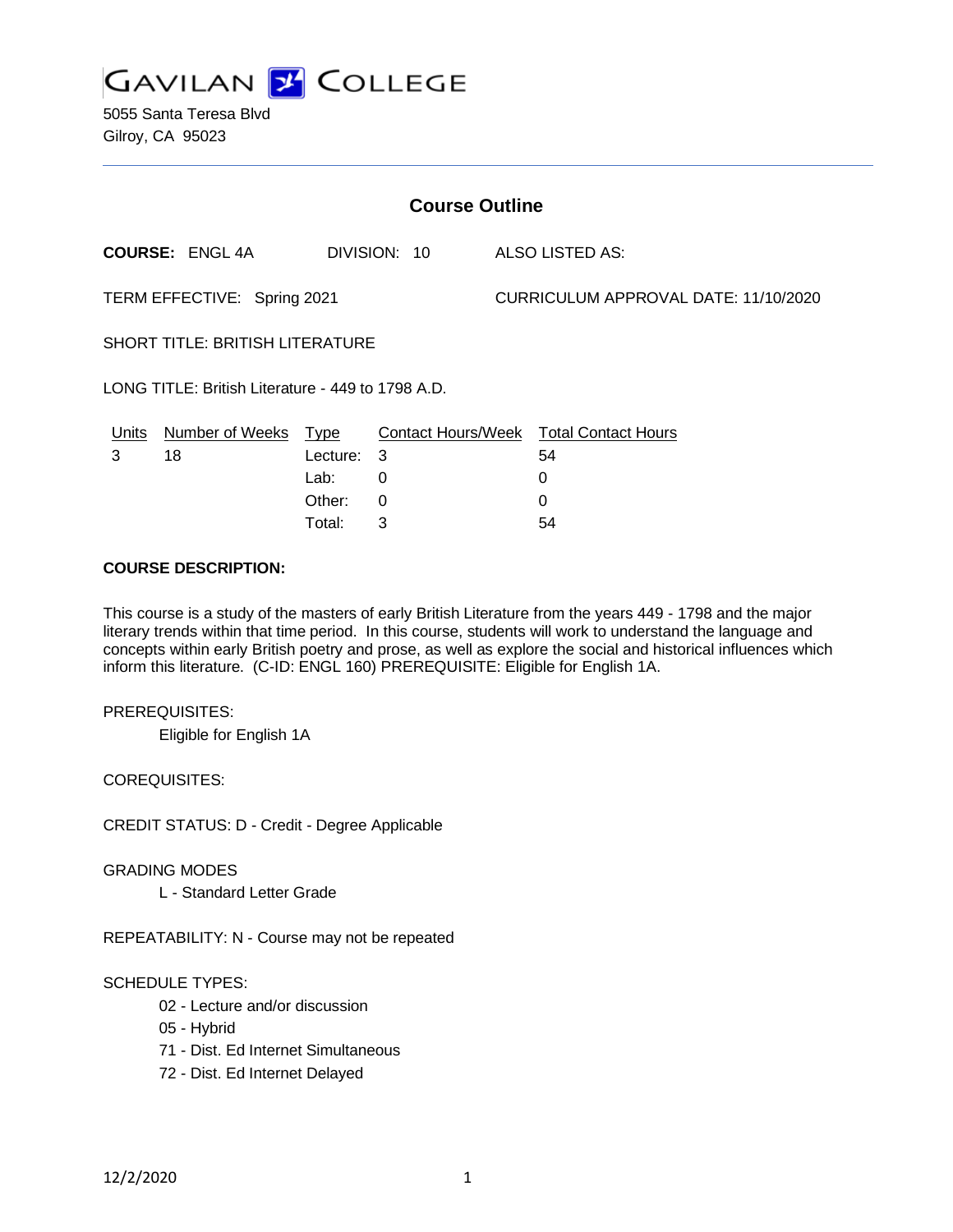### **STUDENT LEARNING OUTCOMES:**

1. Interpret and identify literary passages from the works of major movements in British Literature Measure of assessment: Quizzes, essays, activities, journals, class discussions, and responses to out-ofclass prompts.

2. Explain the social and historical influences which inform British Literature from 449 to 1798 Measure of assessment: Quizzes, essays, journals, activities, responses to out-of-class prompts.

3. Examine literary techniques that are employed in the works of early British Literature Measure of assessment: Quizzes, essays, journals, activities, responses to out-of-class prompts.

4. Synthesize and compare texts within a critical framework.

Measure of assessment: Quizzes, essays, journals, activities, responses to out-of-class prompts.

5. Research British Literature within a critical framework (This can include Biographical, Historical, Sociological, Narratological, Gender, and Marxist approaches to the work, among other possible critical approaches.)

## **CONTENT, STUDENT PERFORMANCE OBJECTIVES, OUT-OF-CLASS ASSIGNMENTS**

Curriculum Approval Date: 11/10/2020 **DE MODIFICATION ONLY**

#### 17.3 Hours

Content: Introduction to authors and writings from the Middle Ages. Works may include Beowulf, Sir Gawain and the Green Knight, selections from Chaucer's Canterbury Tales, Thomas Mallory's Morte Darthur, etc.

Classwork: short essays or presentations, which may be in modes, such as reader-response, analytical, compare and contrast, literary explications, etc. Students might also take exams.

#### 20.3 Hours

Content: Introduction to works of the Renaissance and Early Modern period of British Literature. Authors in this section can include Sir Thomas Wyatt, Edmund Spenser, Sir Walter Raleigh, Sir Philip Sidney, Christopher Marlowe, and William Shakespeare, among others.

Classwork: short essays or presentations, which may be in modes, such as reader-response, analytical, compare and contrast, literary explications, etc. Students might also take exams.

#### 14.3 Hours

Content: Introduction to writings from the 17th and 18th Centuries. Such authors in this section can include John Donne, Ben Jonson, Andrew Marvell, John Milton, Aphra Behn, Alexander Pope, and Jonathan Swift, among others.

Classwork: short essays or presentations, which may be in modes, such as reader-response, analytical, compare and contrast, literary explications, etc. Students might also take exams.

## **OUT OF CLASS ASSIGNMENTS:**

Assignment Description: Out of class assignments may include essays, literary analysis, reader response journals, etc.

### **METHODS OF INSTRUCTION:**

Objective examinations, substantial writing assignments, and class participation.